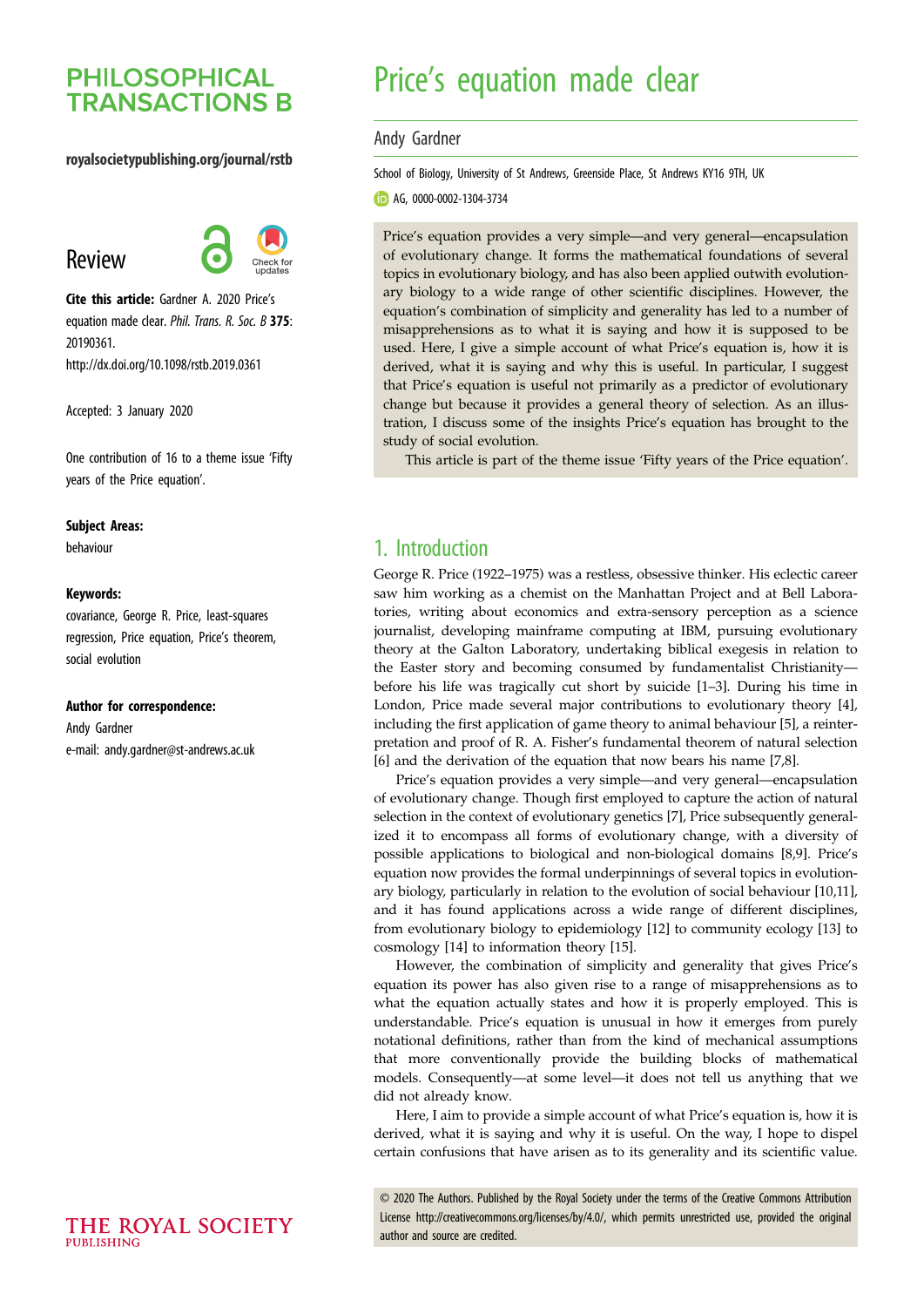In particular, I will suggest that Price's equation is useful not primarily as a predictor of evolutionary change but because it underpins a general theory of selection, and I will make clear that although the equation has a deep connection with linear regression, it does not in and of itself rest upon any linearity assumption. I will provide a concrete illustration of the conceptual usefulness of Price's equation by considering some of the insights it has brought to the study of social evolution.

# 2. Price's equation

Price's equation is a statement about the difference between two assemblages. In its evolutionary biology applications, the assemblages are usually two successive generations of a biological population, so that the difference between them describes how that population becomes transformed across a single generation of evolutionary change. However, in other applications, Price's equation might be describing differences between non-biological assemblages, and these differences might be occurring through space or other dimensions, rather than necessarily through time.

More specifically, Price's equation describes the change in the average value of some character of interest that occurs between the two assemblages. The average value of the character among the entities that make up the first assemblage—which are usually termed the 'parents'—is denoted  $E_{i\in I}(z_i)$ , where  $z_i$  is the character value of parent  $i$  and  $I$  is the set of all parents. And the average value of the character among the entities that make up the second assemblage—which are usually termed the 'offspring'—is denoted  $E_{i\in I}(z_i')$ , where  $z_i'$  is the character value ascribed to the offspring of parent i. Accordingly, the difference in the average value of the character between parent and offspring assemblages is  $\Delta E_{i\in I}(z_i) = E_{i\in I}(z_i') - E_{i\in I}(z_i)$ , and Price's equation states that this difference is given by

$$
\Delta E_{i\in I}(z_i) = \text{Cov}_{i\in I}(w_i, z_i) + E_{i\in I}(w_i \Delta z_i)
$$
\n(2.1)

where  $w_i$  is the relative contribution made by parent i to the offspring assemblage (this parent's 'fitness') and  $\Delta z_i = z'_i - z_i$ is the difference in character value between parent  $i$  and its offspring (see [box 1](#page-2-0) for a full derivation).

That is, Price's equation says that the change in the average character value between parent and offspring assemblages is equal to the sum of two quantities. The first quantity is the covariance of fitness and character value across parents, and this defines the action of selection. Selection favours an increase in the trait insofar as it is associated with greater fitness. The second quantity is the average of the product of fitness and the character difference between parent and offspring, and this defines the non-selective transmission portion of evolutionary change. Transmission effects contribute to evolutionary change, interfering with the action of selection, when there are systematic differences between parents and their offspring.

## 3. Vacuous or profound?

Price's equation is a very general result, on account of the way that it follows directly from definitions and hence is relatively lacking in generality-limiting assumptions. The equation emerges from rearrangement of notation rather than, say, from physical laws, so it is not a prediction of the change that occurs between the two aggregates but rather a mathematical identity that shows one way in which such

change can be expressed. Some have argued that this makes the equation useless, in the sense that it does not tell us anything we did not already know. However, I believe that this view arises from a misunderstanding of how Price's equation is actually employed.

There is an old football joke, repeated by footballers down the ages when they are asked how their team will ensure that they win the next game. Their answer: 'by scoring more goals than the other team'. Van Veelen et al. [\[20](#page-6-0)] have likened Price's equation to this quip, saying that although the equation is correct it is vacuous as it does not tell us anything we did not already know. However, the pertinence of the answer depends greatly on context. If a child is learning how to play football, she might reasonably ask how her team is to go about winning the game. And the answer to her question is: 'by scoring more goals than the other team'. Far from being vacuous, the information conveyed in this answer is absolutely crucial if one wants to know how to win a game of football. Scoring more goals than the other team is literally the aim of the game.

Price's equation is saying something similar. It is not making a substantive prediction about what population change will occur in any particular context; this is something that would require a more mechanistic model and a suite of generality-limiting assumptions. Instead, Price's equation is defining evolutionary change—or, more properly, its component parts. Importantly, Price's equation provides a completely general, formal definition of selection. This is something that no mechanical model that makes particular, generality-limiting assumptions is able to do—a mathematical model may instantiate and exemplify selection, but it cannot define selection unless the model assumptions apply as generally as the concept of selection itself.

# 4. A theory of selection

Price's equation highlights that there are two conceptual components to evolution, namely selection and transmission. It makes no a priori claim that either of these two components has quantitative primacy over the other, but there is a sense in which Price's equation places greater conceptual importance upon the action of selection. This is because Price's equation emerges from the key constraint of conservation of frequency [[15\]](#page-6-0): in a strong sense, Price's equation describes evolutionary change as that which owes to changes in the frequencies of things (i.e. selection) and that which does not (i.e. everything else, collected under the umbrella-term 'transmission'). That is, first and foremost, Price's equation provides a general theory of selection, and insofar as it does also define transmission, this is so as to carefully remove non-selective effects from consideration.

This point highlights that while Price's equation captures the action of selection in terms of the mathematics of covariance, it involves a rather special kind of covariance, which we might term a 'selection covariance'. Put another way, although Price's equation suggests that every kind of selection can be represented as a covariance, not every covariance admits a selection interpretation. Specifically, while covariance, in general, refers to statistical association between two random variables, a selection covariance requires that one of these random variables admits an interpretation as a fitness score—that is, a growth factor relating one proportion to another, with the usual constraints applying to those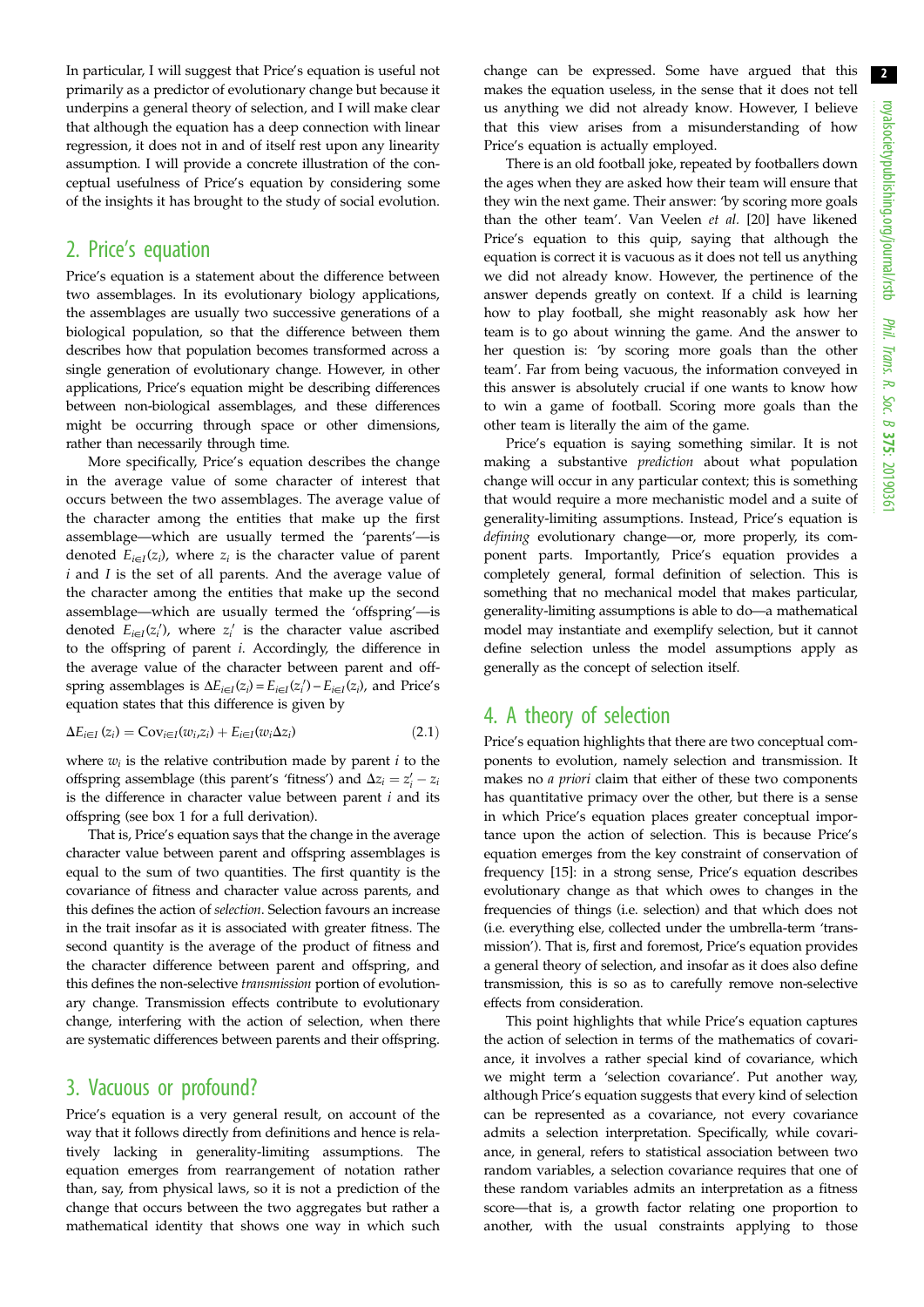#### <span id="page-2-0"></span>Box 1. Derivation of Price's equation.

Price's equation emerges from a mapping between two aggregates, termed 'parents' and 'offspring', respectively [[4](#page-6-0)]. To make this mapping, I first assign each parent a unique identifier; in the example below, each parent is assigned a number, so that I am able to refer to 'individual 1', 'individual 2' and so on up to 'individual 5'. More generally, I assign each parent a unique index  $i$  $\in I$ , where *i* refers generically to an individual's index and *I* is the set of all indices that have been assigned.



Next, I assign each parent a relative abundance  $q_i$ , denoting the extent to which they make up the population. In many applications, the relative abundance is simply  $q_i = 1/N$  for each of the N individuals existing in parental aggregate (i.e.  $q_i = 1/5$  in the above example), but more generally one might wish to assign some of the individuals more weight than others because, for instance, they might be physically larger. The important constraint here is that all the  $q_i$  values, as proportions, are constrained to take values between zero and one (i.e.  $0 < q_i \le 1$  for all  $i \in I$ ), and they are also constrained to sum to one (i.e.  $\sum_{i\in I} q_i = 1$ ). I then focus on a particular characteristic of these individuals, denoted by  $z_i$ . This can be any quantity that takes a real numerical value, representing any characteristic from the size of the individual's antlers to the individual's proclivity to altruism. In the above example, it is represented by shading.

Turning to the offspring aggregate, I now map each offspring to one and only one parent, and I notate this mapping by assigning each offspring the same index as its parent. In biological applications, one might have in mind asexual reproduction where each organism is descended from a single parent. However, the formalism readily extends to sexual reproduction, for example, if the entities in the offspring aggregate are thought of as successful gametes that have been produced by individuals in the parental aggregate. I then notate the relative abundance of the offspring of individual *i* as  $q_i'$  and this, too, is constrained by its definition as a proportion (i.e.  $0 \leq q'_i \leq 1$  for all  $i \in I$  and  $\sum_{i \in I} q'_i = 1$ ). The fitness of each parent entity can then be defined as the relative growth of its lineage,  $w_i = q_i'/q_i$  ; note that this constrains all fitnesses to be nonnegative (i.e.  $w_i \geq 0$  for all  $i \in I$ ) and to be one on average (i.e.  $\sum_{i \in I} q_i w_i = \sum_{i \in I} q_i (q'_i/q_i) = \sum_{i \in I} q'_i = 1$ ). Finally, I notate the character value of the offspring of parent *i* by  $z'_i = z_i + \Delta z_i$ , where  $\Delta z_i$  simply describes how parent and offspring differ and we impose no constraints on whether this quantity is positive or negative or zero. Where a parent has multiple offspring that vary in their character value, one can interpret  $z_i'$  as an average taken over the brood.

With these definitions in place, the difference between the average trait value of the parent and offspring aggregates is

$$
\Delta E_{i\in I}(z_i) = E_{i\in I}(z'_i) - E_{i\in I}(z_i) = \sum_{i\in I} q'_i z'_i - \sum_{i\in I} q_i z_i = \sum_{i\in I} q_i w_i (z_i + \Delta z_i) - \sum_{i\in I} q_i z_i = \sum_{i\in I} q_i w_i z_i - \sum_{i\in I} q_i z_i + \sum_{i\in I} q_i w_i \Delta z_i
$$
  
=  $E_{i\in I}(w_i z_i) - E_{i\in I}(w_i) E_{i\in I}(z_i) + E_{i\in I}(w_i \Delta z_i)$ 

where, in the final line, I have made use of the fact that  $E_{i\in I}(w_i)=1$ . Noting that  $E_{i\in I}(w_iz_i)-E_{i\in I}(w_i)E_{i\in I}(z_i)=Cov_{i\in I}(w_i,z_i)$ I arrive at equation (2.1) of the main text

$$
\Delta E_{i\in I}(z_i) = \text{Cov}_{i\in I}(w_i,z_i) + E_{i\in I}(w_i\Delta z_i).
$$

Price's equation expresses overall evolutionary change as the sum of a 'selection' term  $\Delta_S E_{i\in I}(z_i) \equiv \text{Cov}_{i\in I}(w_i,z_i)$  and a 'transmission' term  $\Delta_T E_{i\in I}(z_i) \equiv E_{i\in I}(w_i\Delta z_i)$ . These terms provide very general definitions of the concepts of selection and transmission that apply across a very wide domain, including the biological and the non-biological, and to evolutionary changes occurring through time as well as to other kinds of population transformation that occur across space and other dimensions.

In many applications, it is desirable to express the action of selection as an expectation over future uncertainty as to how the offspring aggregation will be constituted, and to thereby eliminate chance effects [\[16](#page-6-0)]. To implement this, I assign every possible outcome a unique index  $\omega$  and I denote the set of all possible outcomes  $\Omega$ . Then, the total expected change between parent and offspring aggregates is given by

$$
E_{\omega \in \Omega} (\Delta E_{i \in I}(z_i)^{\omega}) = E_{\omega \in \Omega} (Cov_{i \in I}(w_i^{\omega}, z_i)) + E_{\omega \in \Omega} (E_{i \in I}(w_i^{\omega} \Delta z_i^{\omega})) = Cov_{i \in I}(E_{\omega \in \Omega}(w_i^{\omega})z_i) + E_{\omega \in \Omega} (E_{i \in I}(w_i^{\omega} \Delta z_i^{\omega})),
$$

which recovers  $\Delta_S E_{i\in I}(z_i) \equiv \text{Cov}_{i\in I}(w_i,z_i)$  so long as we understand fitness  $w_i = E_{\omega \in \Omega}(w_i^{\omega})$  to represent an expectation with respect to future uncertainty, rather than a measure of reproductive success realized under any particular outcome [\[16](#page-6-0)].

Of particular interest is the application of Price's equation to the concept of natural selection [\[7,17,18](#page-6-0)]. This is a particular kind of selection, in which the unit of selection (notated by  $i$ ) is a biological organism, the arena of selection (notated by  $I$ ) is a population of such organisms, the character under selection (notated by z) is the heritable component of an organism's phenotype (given by a weighted sum of the alleles carried by the individual; [\[7\]](#page-6-0)) and the target of selection (notated by w) is the organism's Darwinian fitness (see [\[19](#page-6-0)] for more discussion).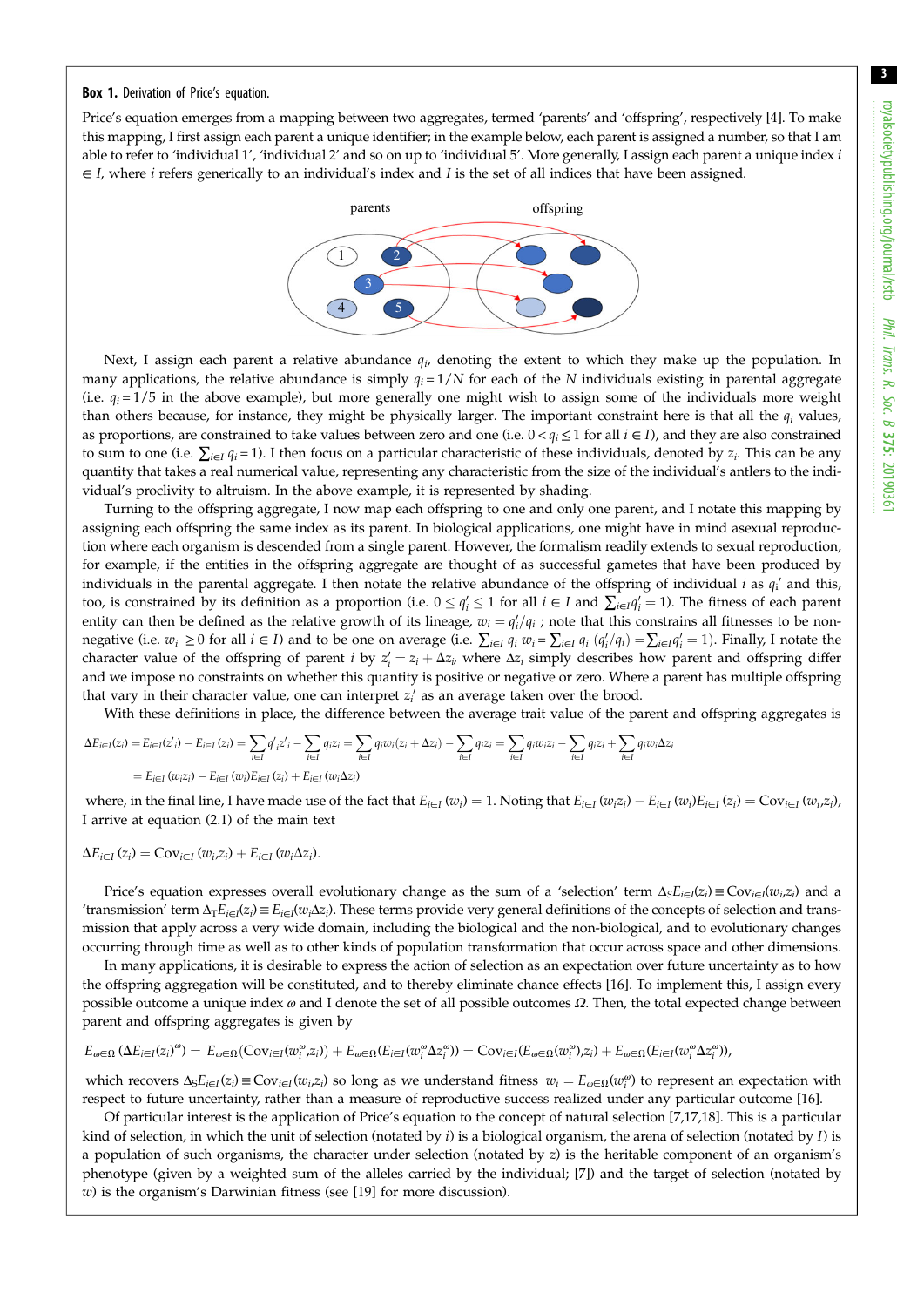proportions (each proportion falls in the unit interval and the sum of all proportions is equal to one).

More generally, consideration of the mathematical components of a selection covariance reveals that there are four basic elements underpinning the logic of selection [\[19](#page-6-0)]. First, associated with any selection covariance is the concept of the unit of selection. This is the entity class in the parental aggregate that I have indexed by  $i$ . In standard evolutionary scenarios, the unit of selection is the individual organism. Second, there is the concept of the arena of selection. This is the set of all the units that defines the aggregate itself, which is notated by I. In standard evolutionary scenarios, the arena of selection is a biological population. Third, there is the concept of the character under selection. This is the character of interest notated as z in the selection covariance, and in evolutionary scenarios, this is often the genetical portion of an organismal phenotype. Fourth, there is the concept of the *target of selection*, notated as  $w$ . This is the quantity whose covariance with the character drives the action of selection, and in evolutionary scenarios, it defines the concept of fitness.

Price's encapsulation of the action of selection differs strikingly from how selection is more usually captured in population genetics models. The difference in approach arises from a difference in aims. With population genetics models, the aim is usually to provide a prediction of evolutionary change, under the action of natural selection and other non-Darwinian forces, across a number of generations. To give the model solidity, the population geneticist focuses on that which is unchanging, i.e. the allele or genotype, and describes how the frequencies of the different alleles and genotypes change over the course of evolution. In contrast with this typological approach, Price's equation typically pushes alleles and genotypes into the background (perhaps leaving them implicit, or even dispensing with these concepts altogether) and instead focuses attention on the individual organism and her personal idiosyncracies, formalizing the way in which natural selection favours the fittest individuals and consequently generates whole-organismal adaptations.

In other words, Price's equation represents a return to the original Darwinian logic of natural selection. This was perhaps best demonstrated by Price [\[7\]](#page-6-0) when he showed that the selection covariance can be expressed as the product of the least-squares linear regression of fitness against character value and the variance in character value

$$
\Delta_{S}E_{i\in I}(z_i) = \text{Cov}_{i\in I}(w_i, z_i) = \beta_{i\in I}(w_i, z_i) \text{Var}_{i\in I}(z_i),\tag{4.1}
$$

as this captures Darwin's basic argument that selection occurs when there is variation in a character of interest  $(Var_{i\in I}(z_i) \neq 0)$  that is correlated with fitness  $(\beta_{i\in I}(w_i,z_i) \neq 0)$ .

This link between the action of natural selection and the mathematics of least-squares linear regression—first grasped by Fisher [[21\]](#page-6-0)—has been much misunderstood. Some authors have interpreted it as meaning that Price's equation assumes linearity or additivity, and that it is therefore liable to give incorrect results in the context of more complex relationships between genes, phenotypes and fitness. However, this is incorrect; Price's equation is instead showing that natural selection only cares about additive effects: irrespective of the goodness of the least-squares straight-line fit, the product of the slope of this straight line and the heritable variance correctly describes the action of natural selection.

# 5. Insights for social evolution

Owing to Price's close interactions with W. D. Hamilton, the first applications of Price's equation were to the field of social evolution [\[8,22,23\]](#page-6-0). Here, the equation has provided major conceptual insights, particularly into the relationship between kin selection and group selection [[23,24\]](#page-6-0), and it now provides the formal foundations for both of these social evolutionary topics [[10,11](#page-6-0)].

During the first half of the twentieth century, it was commonplace for biologists to unreflectively invoke Darwinism in order to explain the evolution of adaptations that appeared to function for the good of the species. Often, the basic assumption was that whatever phenotypes benefit the individual must also benefit the whole social group and ultimately the entire species. And many supposed that, even if a trait were to be detrimental to the individual, it would nevertheless be favoured by natural selection, provided it yielded a benefit for the species as a whole. However, during the middle years of the century, it became increasingly clear that the fitness interests of the individual can come into conflict with those of her wider social group. This spurred theoretical attention into the evolution of altruistic behaviour, in which the individual sacrifices some or all of her own reproductive success in order to improve the reproductive success of her social partners.

Two competing explanations for altruism soon emerged, both having their roots in Darwin's own work. First, the kin selection explanation suggested that altruism can be favoured by natural selection, despite the fitness cost to the altruist, provided that this leads to a sufficiently large benefit for her relatives, who will tend to share copies of the altruism allele and hence pass it onto subsequent generations via their own reproductive success [\[25](#page-6-0)–[27\]](#page-6-0). Second, the group selection explanation suggested that altruism can be favoured, despite placing the altruist at a disadvantage relative to the rest of her social group, provided that it yields a large enough benefit for the group as a whole [\[27,28](#page-6-0)]. The rest of the century saw a heated debate between these two viewpoints, with theoreticians scrambling to develop population genetical models of kin selection and group selection to evaluate which was likely to be the most important driver of altruism in the natural world [\[29](#page-6-0)].

Price's equation has been identified as largely resolving this debate, by showing that the kin selection and group selection approaches to social evolution are actually just different ways of describing the very same thing. The key to establishing their mathematical equivalence has been to provide a general encapsulation of natural selection and to show how this can be re-expressed in alternative kin selection versus group selection forms [[23\]](#page-6-0). The kin selection approach takes the overall covariance between individual trait and fitness across the whole population and, using multiple regression, divides this into two separate components: the first component is the part of fitness that owes to the impact that an individual's trait has on her own fitness and the second component is the part of fitness that owes to the impact of social partners' traits on each others' fitness, with the kin selection coefficient of relatedness emerging as a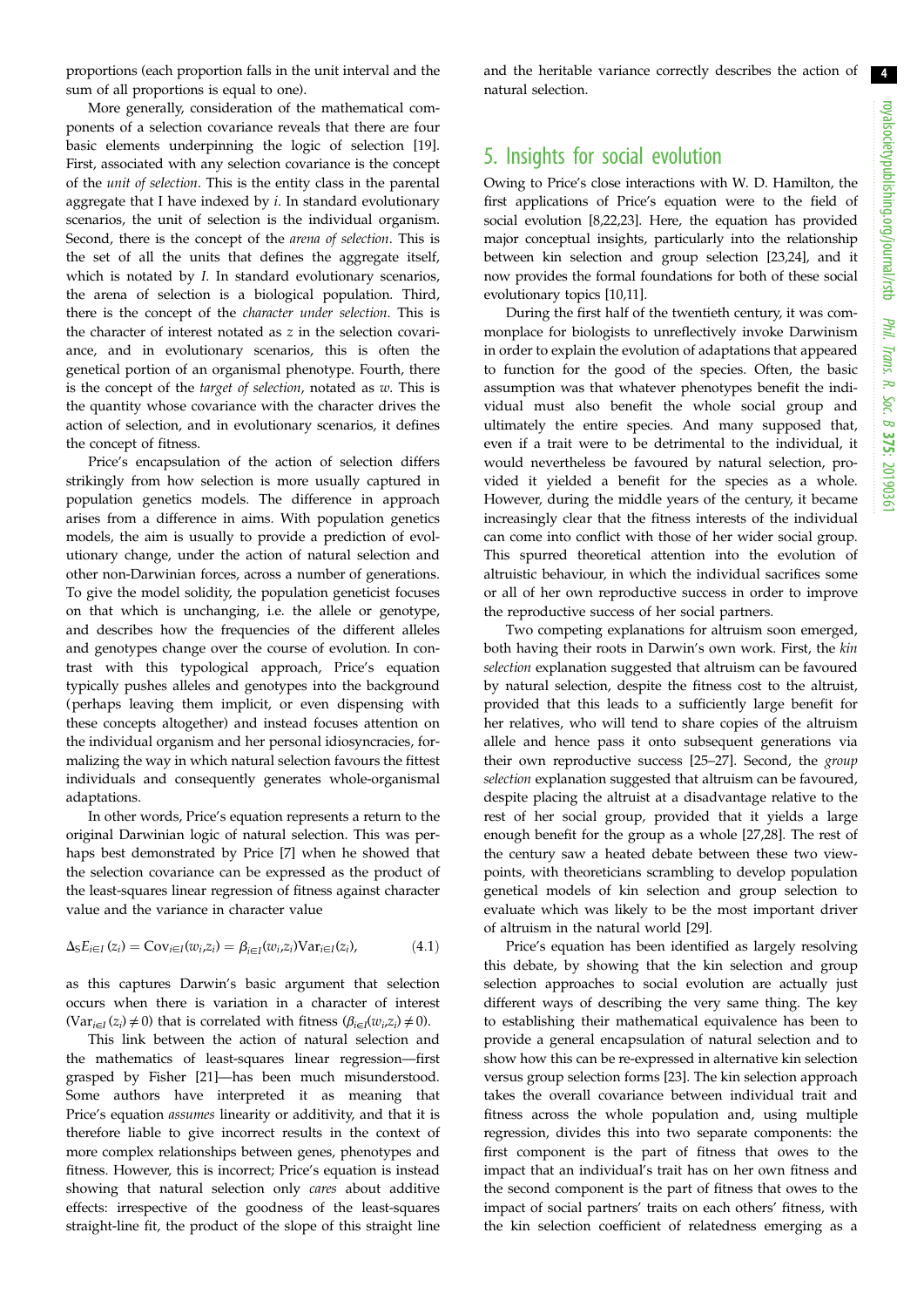statistical regression of social partner genotypes ([box 2\)](#page-5-0). The group selection approach takes exactly the same overall covariance between individual trait and fitness across the whole population and, using the law of total covariance, divides this into two components in a different way: the first component is the portion of the trait–fitness covariance that occurs at the between-group level and the second component is the portion of the trait-fitness covariance that occurs at the within-group level ([box 2\)](#page-5-0).

Owing to the way in which more-standard population genetics models tend to rest upon generality-limiting mechanistic assumptions, with the modeller aiming to develop the simplest model that captures the desired effects, the usual population genetics approach to modelling kin selection or group selection has been to build upon more basic models of natural selection by adding extra mechanistic assumptions to incorporate these evolutionary forces. This has led to a persistent misconception that kin and group selection are not part of standard natural selection, but something extra to be invoked only in special circumstances—such as when our attention turns to altruistic behaviour. By contrast, by framing selection in its full generality from the outset, Price's equation reveals that kin and group selection are components of natural selection, and we obtain their dynamics by drawing them out of—rather than adding them into—the basic form of Price's equation. Moreover, by showing how the kin selection and group selection viewpoints both emerge from the mathematics of natural selection, Price's equation shows that these are not competing hypotheses for the evolution of social behaviour but simply different ways of conceptualizing the very same evolutionary process—and that a fierce, decades-long debate had been largely over nothing. This powerfully illustrates just how useful a general theory of natural selection can be.

In addition to clarifying the logical connections between kin selection and group selection, Price's equation has also yielded fundamental insights into each of these topics separately. With regard to kin selection, perhaps the first insight was that genetic relatedness, as a statistical regression coefficient, may take negative as well as non-negative values—which means that an individual is genetically less similar to her social partner than she is, on average, to a random member of her population—and this breakthrough paved the way for a theory of the evolution of spiteful behaviour [[1](#page-6-0), p.173; [22\]](#page-6-0). More generally, Price's equation dispels a persistent misconception that Hamilton's rule assumes additivity of gene action, by showing that it emerges in a fully general form directly from the action of natural selection itself (see [\[31](#page-6-0)] for more discussion). Finally, Price's equation makes clear the unit of selection within the theory of kin selection: while some researchers have conflated kin selection with the 'gene's eye view' or have argued that it is a type of group selection in which selection operates at the level of the 'kin group', Price's equation makes clear that the standard framing of kin selection is as an individual-level process, driven by a covariance between individual trait and individual fitness.

Similarly, Price's equation has provided clarity to the topic of group selection, in showing that there are two distinct selection covariances at work: the first corresponding to between-group selection, with the group itself representing the unit of selection; and the second corresponding to withingroup selection, with the individual representing the unit of selection. In contrast with earlier suggestions that, wherever the interest of individual and group are in conflict, it is necessarily the group's interests that prevail [[28\]](#page-6-0), Price's equation shows that a priori there is no reason to suspect that either of the two selection covariances will fully dominate the other. Moreover, while a 'contextual analysis' [[11,33](#page-6-0)] partition of natural selection has been touted as providing an alternative theory of group selection, a Pricean examination of the elements of the corresponding selection covariance reveals that it takes the individual organism as the unit of selection and the individual's fitness as the target of selection, such that it is not capturing group selection in any traditional sense of the term [[34\]](#page-6-0).

# 6. Discussion

Price's equation provides a very general description of evolutionary change, but it has generated some confusion as to what it is really saying and how it is supposed to be used. Here, I have argued that its primary usefulness is in providing a general theory of selection, by isolating the Darwinian portion of evolution from the rest of evolutionary change.

Why do we need a general definition of selection? First, this definition enables us to cut to the heart of the concept of selection, stripping away features that are extraneous rather than integral to the concept. Darwin's theory of natural selection was inspired by Malthus's view that the intrinsic multiplicative nature of biological reproduction inevitably leads to intense competition for limiting resources, such that the growth of one lineage or population tends to impact negatively upon the growth of its competitors, and this resource competition has often been seen as a defining feature of natural selection. But resource competition does not feature explicitly within Price's equation, and this reveals that it is not a fundamental component of the logic of Darwinism. Indeed, natural selection occurs even when genetic lineages grow exponentially—provided that they grow at different rates.

Second, if we did not have a general formal definition of selection, then there would be potential for different researchers to be talking about quite different things when they use the term natural selection, resulting in complicated and mutually incompatible predictions. It might appear that everyone understands exactly what natural selection is, or at least sufficiently well to carry out useful biological research, but the pervasiveness of vacuous 'for the good of the species' thinking during the first half of the twentieth century makes clear that this is by no means correct. Having a purely notational meta-model that captures all specific scenarios enables evolutionary biologists to be sure that they are talking about the same thing when they talk about natural selection.

Third, when formal definitions are lacking, it is possible for researchers to believe that they are talking about different things when they are actually talking about the same thing. With the eventual realization during the middle years of the twentieth century that natural selection does not straightforwardly work for the good of the species, a heated, decades-long debate raged over whether kin selection or group selection better explained the evolution of altruistic behaviour. Price's meta-model of natural selection, with its ready application to social effects and to selection in hierarchically structured populations, provides a means of proving that (in general, and not just in particular special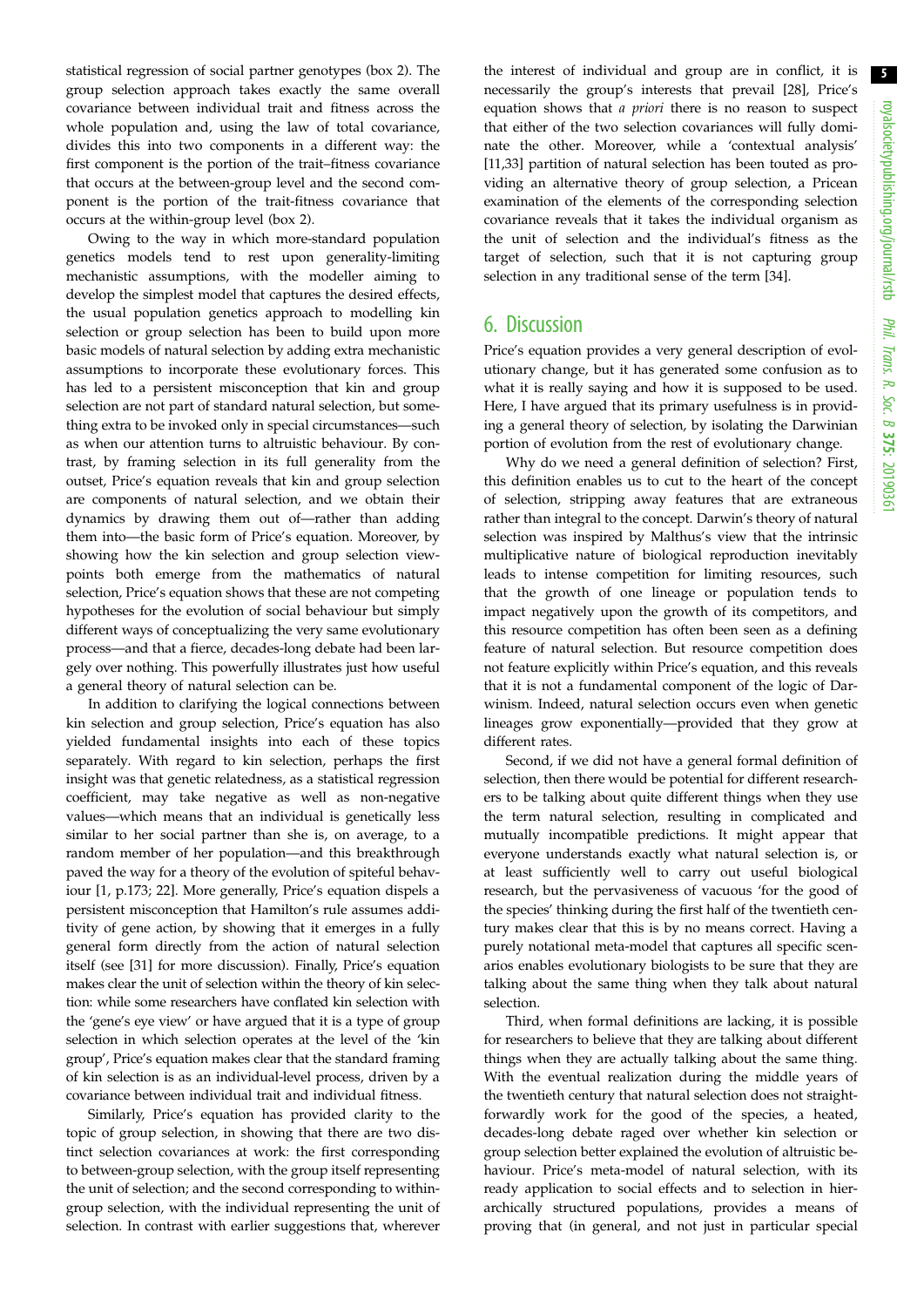#### <span id="page-5-0"></span>Box 2. Kin selection and group selection.

The kin selection approach uses multiple regression to separate the overall association between an individual's genetical trait and her relative fitness into the direct effect of her own trait on her own fitness and the indirect effect of her genetically related social partner's trait on her own fitness, the latter indirect effect driving the action of kin selection [\[30,31](#page-6-0)]. Mathematically, this may be written as

### $\beta_{i\in I}(w_i,z_i) = \beta_{i\in I}(w_i,z_i\mid Z_i) + \beta_{i\in I}(w_i,Z_i\mid z_i) \beta_{i\in I}(Z_i,z_i)$

where  $\beta_{i\in I}(w_i,z_i|Z_i) = -c$  describes the partial effect of the individual's own trait value  $z_i$  on her own fitness  $w_i$ , holding fixed the trait value  $Z_i$  of her social partner;  $\beta_{i\in I}(w_i, Z_i|z_i) = b$  describes the partial effect of the individual's social partner's trait value  $Z_i$  on her fitness  $w_i$ , holding fixed her own trait value  $z_i$ ; and  $\beta_{i\in I}(Z_i,z_i) = r$  describes the statistical association between the genetical trait values of social partners, i.e. the kin selection coefficient of genetic relatedness (a graphical illustration of this multiple regression analysis is provided below). Accordingly, from equation (4.1), the condition for natural selection to favour an increase in the average level of the genetical trait is  $\beta_{i\in I}(w_i,z_i) > 0$  and hence  $-c + br > 0$ , i.e. Hamilton's [\[22](#page-6-0),[25](#page-6-0),[26\]](#page-6-0) rule of kin selection. This result pertains to the scenario in which social partners interact in relation to only one role, for example, when individuals are all directly equivalent and interact in pairs, but it readily extends to encompass social partners interacting in multiple roles [\[32](#page-6-0)].



This foregoing account of kin selection has been framed in terms of the personal fitness approach, which describes how an individual's personal fitness is modulated by the phenotypes of her social partners (potentially including herself; [\[26](#page-6-0)]). An alternative framing of kin selection is provided by the inclusive fitness approach, which describes how an individual's phenotype modulates the fitnesses of her social partners (potentially including herself; [[26\]](#page-6-0)). These two approaches yield different notions of fitness at the individual level, but they describe exactly the same selective phenomenon when these fitness effects are aggregated across the entire population (see [[31\]](#page-6-0) for more discussion).

A different way of partitioning the overall action of natural selection is achieved by separating individuals into discrete groups and decomposing the population-level covariance of fitness and trait value into the portion that exists at the betweengroup level plus the portion that exists at the within-group level. This group selection approach emerges from a simple application of the law of total covariance, and expresses the overall action of natural selection as

#### $\Delta_S E_{i \in I}(z_i) = \text{Cov}_{j \in J}(E_{k \in K}(w_{jk}), E_{k \in K}(z_{jk})) + E_{j \in J}(\text{Cov}_{k \in K}(w_{jk}, z_{jk}))$

where I have assigned every group a unique index  $j \in J$  and every individual within a given group a unique index  $k \in K$ [[8](#page-6-0),[23\]](#page-6-0). The first term in this sum describes the covariance, across all the groups in the population, of the average fitness and average trait value within each group, and this defines the action of between-group selection. The second term describes the average, across all the groups in the population, of the covariance of fitness and trait value within each group, and this defines the action of within-group selection. (An illustration of this group selection partition, in which individuals are represented by discs and group boundaries by dashing, is given below.) While the above result pertains to a simple scenario in which individuals are arranged into groups, with no further hierarchical structuring of the population, the selection covariance mathematics also readily extends to scenarios with an arbitrary number of levels of biological organization.



own trait (*z*)